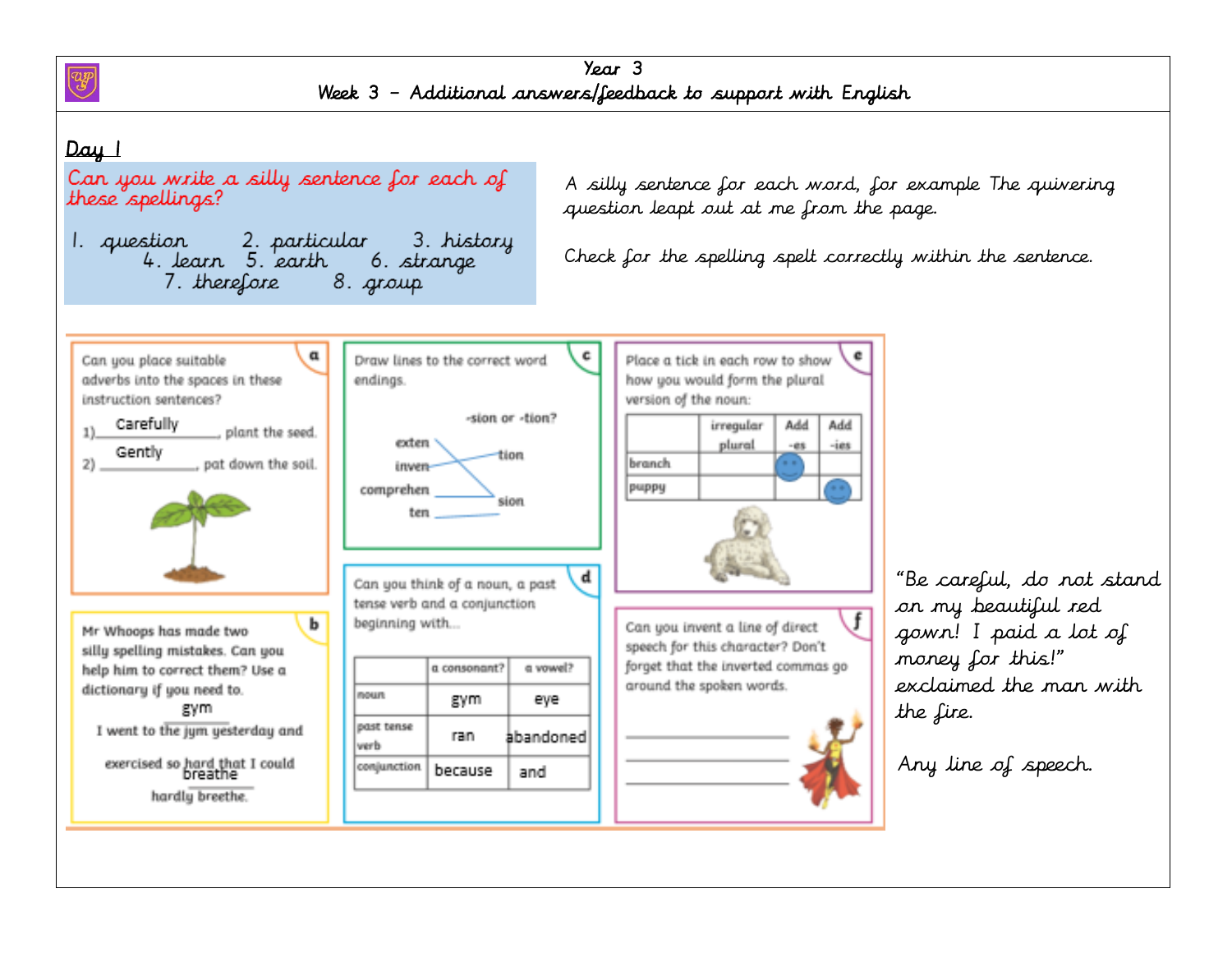- 1. What type of film are the monkeys watching?  $-$  a comedy
- 2. Where are the monkeys watching the film?  $-$  In the jungle cinema
- $3.$  Who is the hero of the film? Guy Gorilla
- 4. What do the two monkeys bet each other?  $-$  a **banoffee pie depending** on whether Guy falls off or not
- 5. Find a word that means to stop or to pause.- hesitate
- 6. How is one of the monkeys drinking his milkshake?  $-$  slurping his milkshake
- 7. Is he drinking the milkshake noisily or quietly?  $-$  noisily
- 8. Can you think of any stories or films where monkeys have made you laugh? – any story or film they've seen or read that have made them laugh that has included monkeys.
- 9. Do you think this story was funny? Which part made you laugh? – this is their personal opinion so did they find it funny and if they did which part did they find funny.



10. Do you think it was a good idea to make all of the food and drink in the story banana flavoured? Why? – This again is their personal opinion, they should use the text to provide a reason why (using evidence from the text)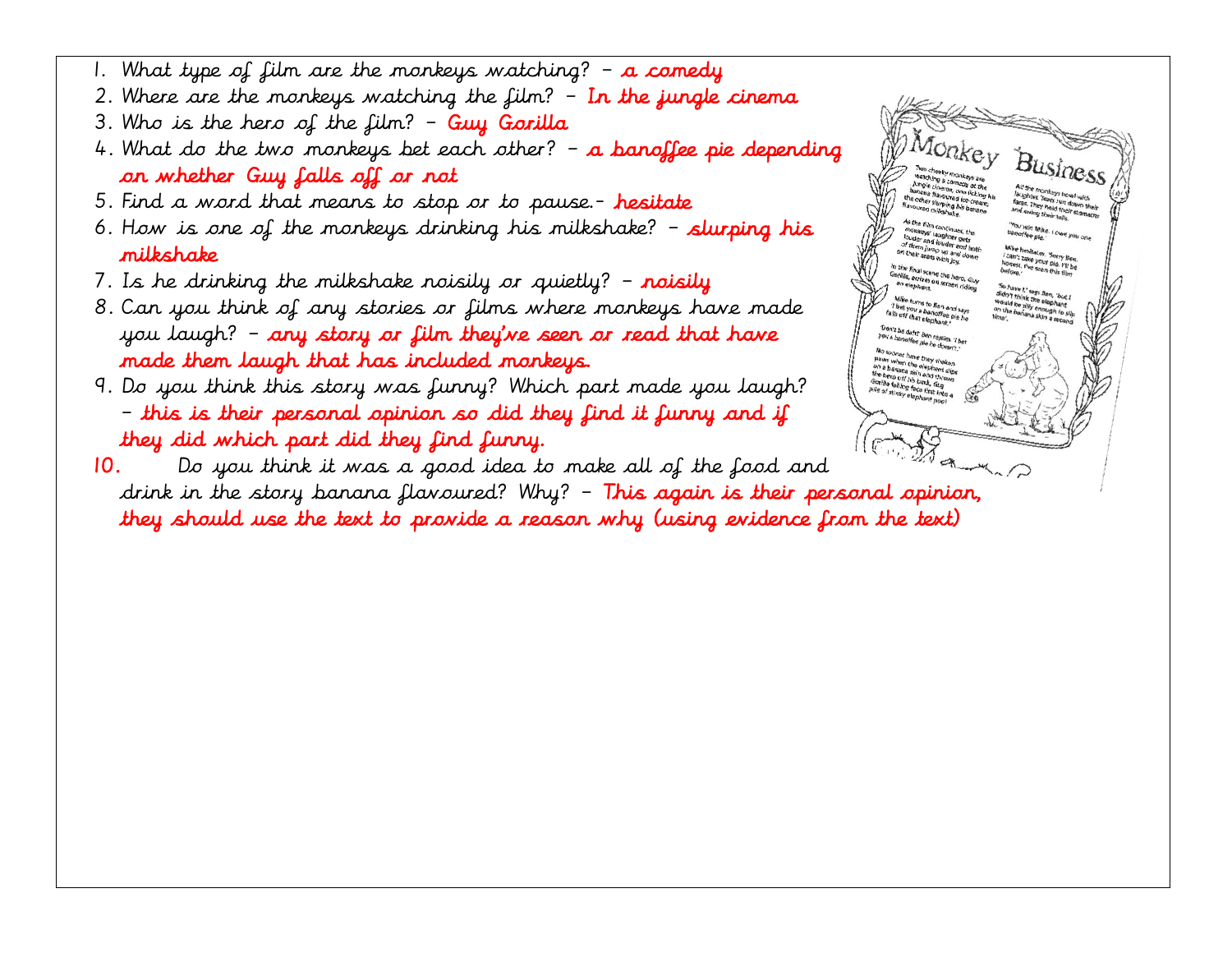Each of these spellings have been spelt wrong." Can you correct the spellings and put them in a sentence? 1. kwestion 2. paticula 3. histeri 4. Jern 5. erth 6. straing 8. grewp 7. therfor

- 1. Question
- 2. Particular
- 3. History
- 4. Learn
- 5. Earth
- 6. Strange
- 7. Therefore
- 8. Group

# Which Imperative Verb?

Haw many different imperative verbs can you think of which would fit in the following commands?

your sandwich.

yaur shaes.

your brother.

Can you write your own septences including imperative verbs?

Eat your sandwich. (Or any other imperative verb they can think of)

Tie your shoes. (Or any other imperative verb they can think of)

Help your brother. (Or any other imperative verb they can think of)

Their own sentences must include an imperative verb that makes sense – remember to look for capital letters and full stops.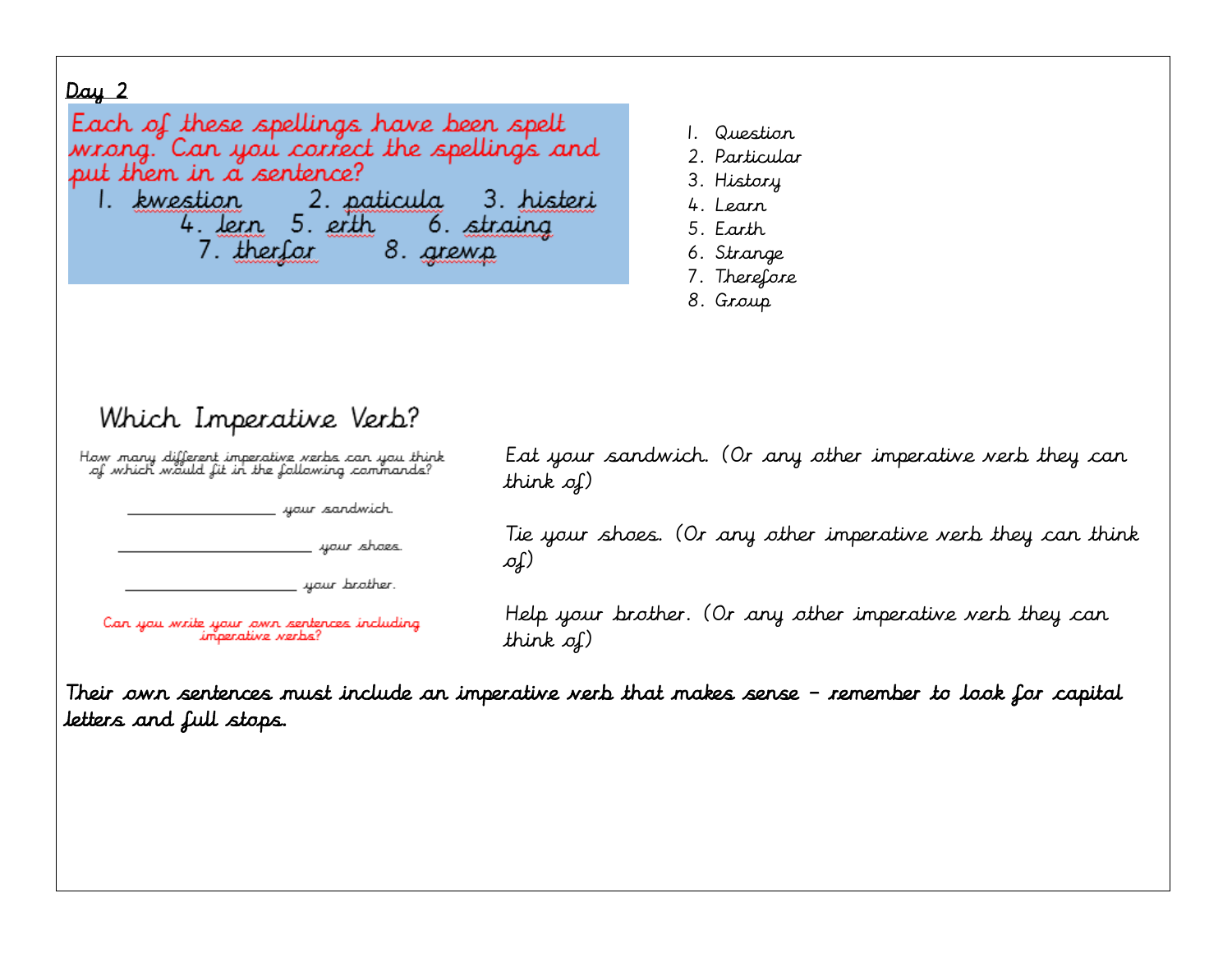How many different ways can you write these spellings? (Maybe in paint, in sand, in colour, in bubble writing)

1. question 2. particular 3. history 4. learn 5. earth 6. strange 7. therefore 8. group

This could be evidenced in their books either directly in their books or pictures of how they have done it. Remember to check the words are spelt correctly each time they are writing them.

#### $\overline{1}$ How to plant a sunflower.

- 1. Under what subheading would I find the items I need to follow these instructions? What you need
- 2. How many seeds do you need to put onto the soil? How do you put the seeds onto the soil? – one or two seeds
- 3. Find another word that means carefully.  $-$  gently
- 4. How often should you water the soil?  $-$  everyday

# How to make fruit pizzas.

- 1. What type of yoghurt do you need for your fruit pizzas? Natural Yoghurt
- 2. What type of pieces do you need to cut the fruit into?  $-$  cut the fruit into small pieces.
- 3. Why do you think it tells you that you need a grown up? because in the instructions you need to use a knife we you would need an adult to help with as it would be unsafe to use a knife on our own.
- 4. Under what subheading would I find the answer to Where should you keep the pizzas once you've made them?  $-$  Top tips
- 5. If you were making a fruit pizza what fruit would you use on your fruit pizza? this is their own opinion what fruit they would use.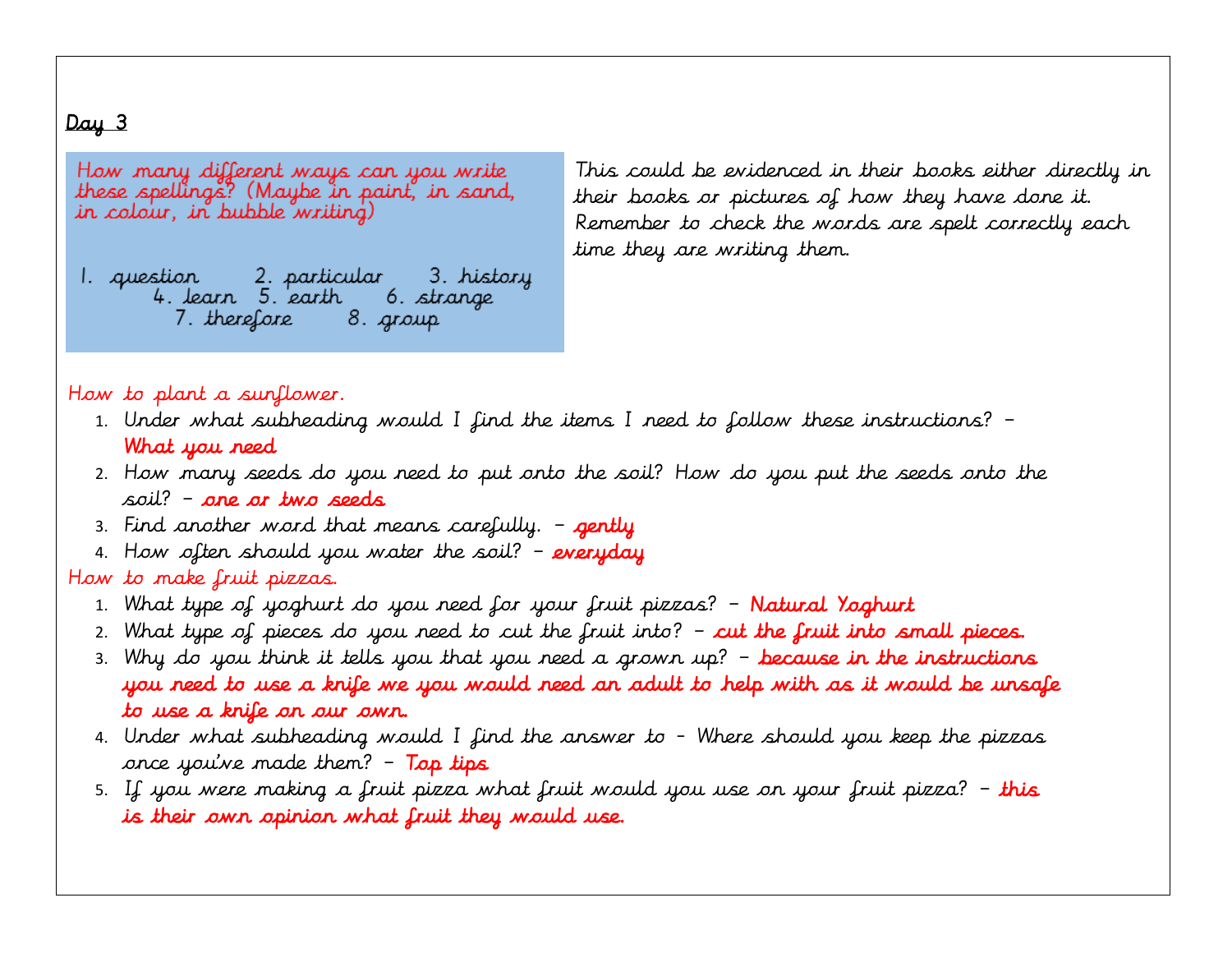Can you find the definition for each of these spellings and write the definition in your book?

6. strange 7. therefore 8. group

Question – a sentence that asks someone something and always ends in a question mark. Particular – a single fact or detail History – everything that happened in the part to people or things and the telling of these things Learn – to gain knowledge and understanding of something **Earth** – one of the eight planets that orbit the sun, where we live as humans

Strange – something unfamiliar, different and unusual.

**Therefore** – for that reason for example Sammy is poorly therefore she will not be able to go to the party.

Group – a number of people or things more than one can be classed as a group.